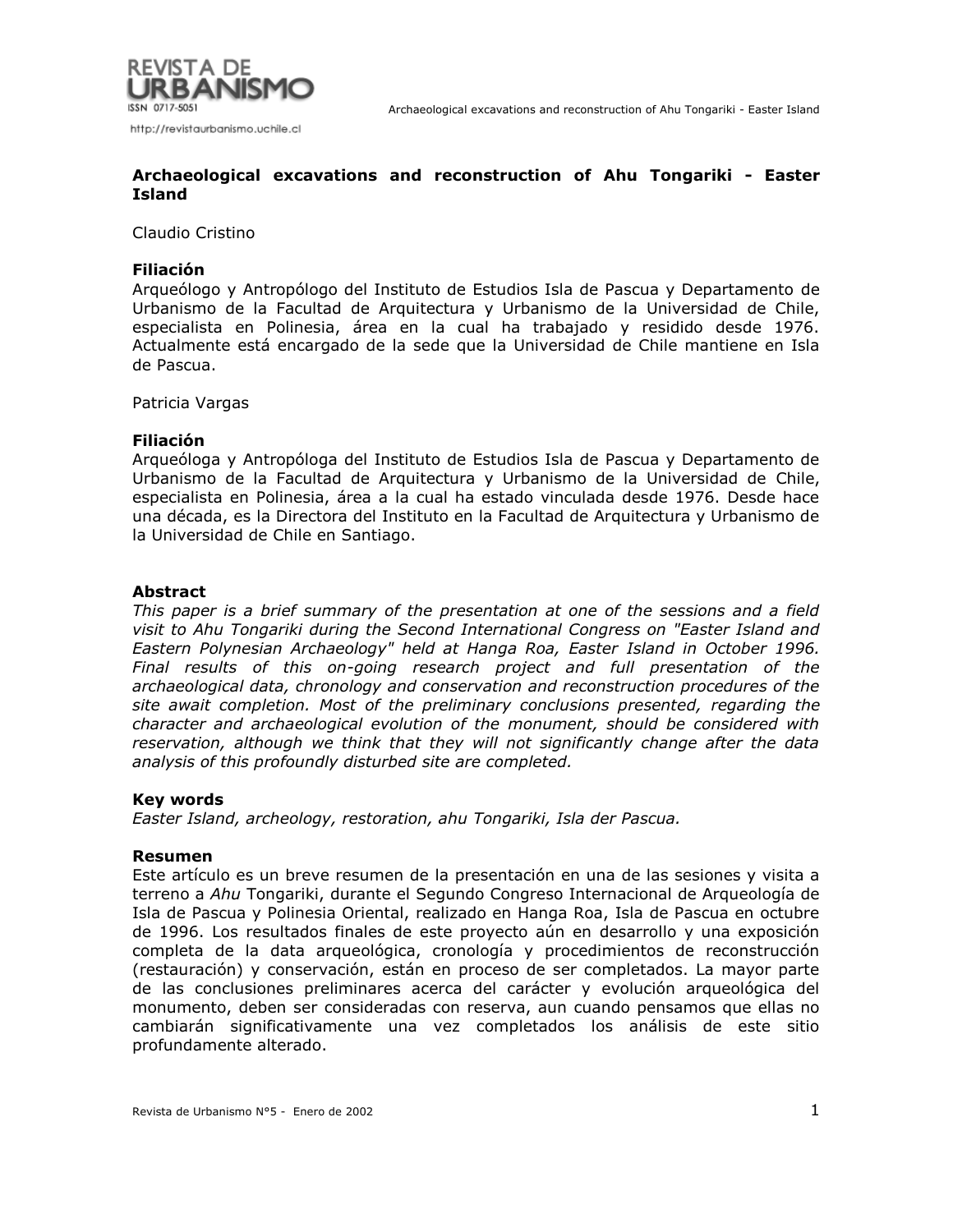

## **Palabras Claves**

Isla de Pascua, arqueología, restauración, ahu Tongariki, Easter Island.



**Figura 1. Archivo Instituto Isla de Pascua, F.A.U. Universidad de Chile.**

Hanga Nui Bay, on the eastern end of the southeast coast of Easter Island, is currently the focal point of research in an intensively studied archaeological area that extends from the plains at the foot of the southwest slopes of the Poike Peninsula. The study area is a transect which crosses the island from coast to coast in a North to South axis from Hanga Nui to Mahatua on the East and from Motu Nao to an area close to Te Peka Peka to the West.

This transect, included within quadrangles 13, 14, 20, 21 and 31 of the island's general archaeological survey, has a maximum linear distance of approximately seven kilometers and a total area of approximately twelve square kilometers, occupying most of the historically known territory of the Tupahotu mata or 'tribe'. Within this transect the highest densities of prehistoric sites and features and some of the largest and most specialized activity areas and ceremonial architecture occur. Among these are *Ahu* Tongariki, the *moai* quarries of Rano Raraku, and important ceremonial centers of the northeast coast: Mahatua, Ra'ai, Heki'i and Te Pito Kura (Paro).

Close to three hundred ceremonial or burial structures, classed in several distinctive types are known and recognized as *ahu* on the whole island. Of these, a smaller number are large, complex, raised, rectangular platforms, with or without wings, ramps and associated open courts or 'plazas'. Most of this ahu supported multi-ton monolithic statues (*moai*) of volcanic tuff.

*Ahu* and *moai,* symbols of the prestige and status of a lineage or tribe, raised to worship deified ancestors, are the most conspicuous features of the archaeological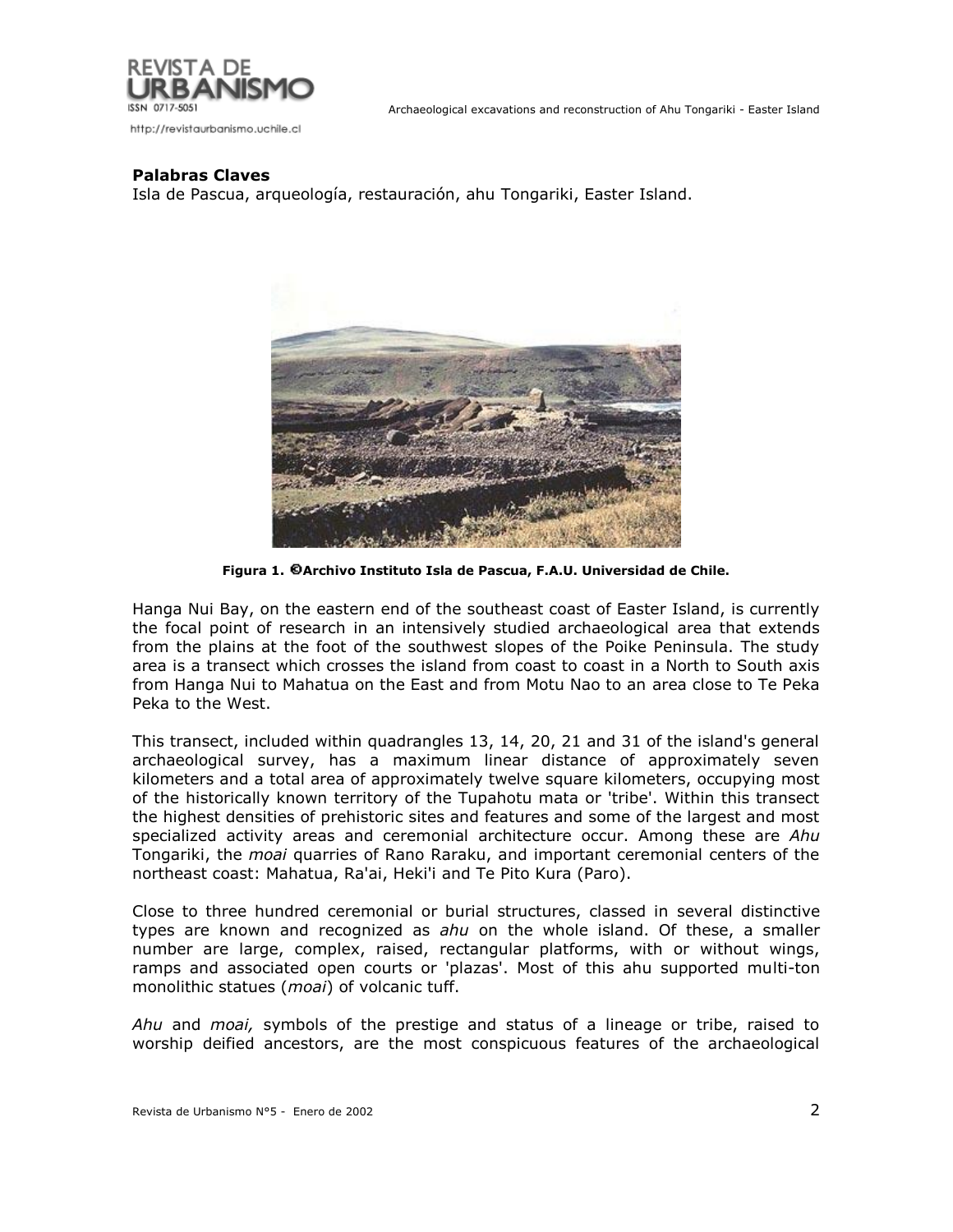

http://revistaurbanismo.uchile.cl

landscape. A typological analysis of radiocarbon-dated structures indicates that the *ahu* and statues complex represent -in the words of William Mulloy one of our mentors- an "unbroken chronological progression such as might be expected from the architectural reflection of the activities of a single continuously developing society." Based upon these data the final structure at *Ahu* Tongariki represents the type of monuments constructed during the mid- to late part of the *ahu-moai* sequence.

A combination of archaeological data, oral traditions, ethnography, historical documents and architectural analysis, suggest that *ahu* were destroyed and/or deeply modified as the result of profound sociopolitical and religious changes that occurred in late prehistoric times. This may have been a pan-island revolution, triggered by a generalized degradation of the environment, critical maximum levels of population and a complex set of 'negative' variables that altered the delicate equilibrium of the whole system and resulted in cultural collapse. Several other specialists indicate that most *ahu* and *moai* were deeply altered as a direct consequence of intertribal warfare.

Most scholars support the idea that the destruction, toppling of the statues and important changes in function of the ceremonial and religious centers, occurred after 1500 AD and continued well into the post-contact period. After the toppling of the statues, most of these ruins continued to be used as burial sites, deeply altering the original structure, until the conversion of the population to Catholicism in the second half of the XIX century, when they were finally deserted.

Europeans first saw Easter Island in 1722. Members of the Dutch expedition led by Jacob Roggeveen, that discovered the island, described some monuments (*ahu*) and statues still standing near his anchorage off the North coast, probably at Hanga Ho'onu. James Cook in 1774 and La Pérouse in 1786 gave similar accounts. As stated elsewhere by explorers and visitors, during the XVIII and early XIX centuries most *ahu* in other sections of the island looked like "old" ruins and few statues were seen standing. All of them were down by mid-XIX century.

The drastic reduction of pre-contact population, the subsequent dramatic post contact depopulation -consequence of slave raids and introduced diseases in the 1860's and the conversion of the survivors to Catholicism, provoked the abandonment of many of the ancient tribal territories, including the Hanga Nui area. This tragic sequence of late prehistoric and historic events was accelerated by the installation of European and Chilean settlers in late XIX century, and the forced concentration of the remaining population on the West coast of the island, when all the tribal territories were definitely deserted.

*Ahu* Tongariki was the largest ceremonial structure ever built on Easter Island. In terms of size, plan and the number of statues, it represents the apogee in the development of the so-called 'image *ahu*', most of which were built in a period of approximately five or six hundred years between circa 1000-1500 AD. This monument is one of the most spectacular expressions of prehistoric megalithic ceremonial architecture in the entire Polynesian culture area.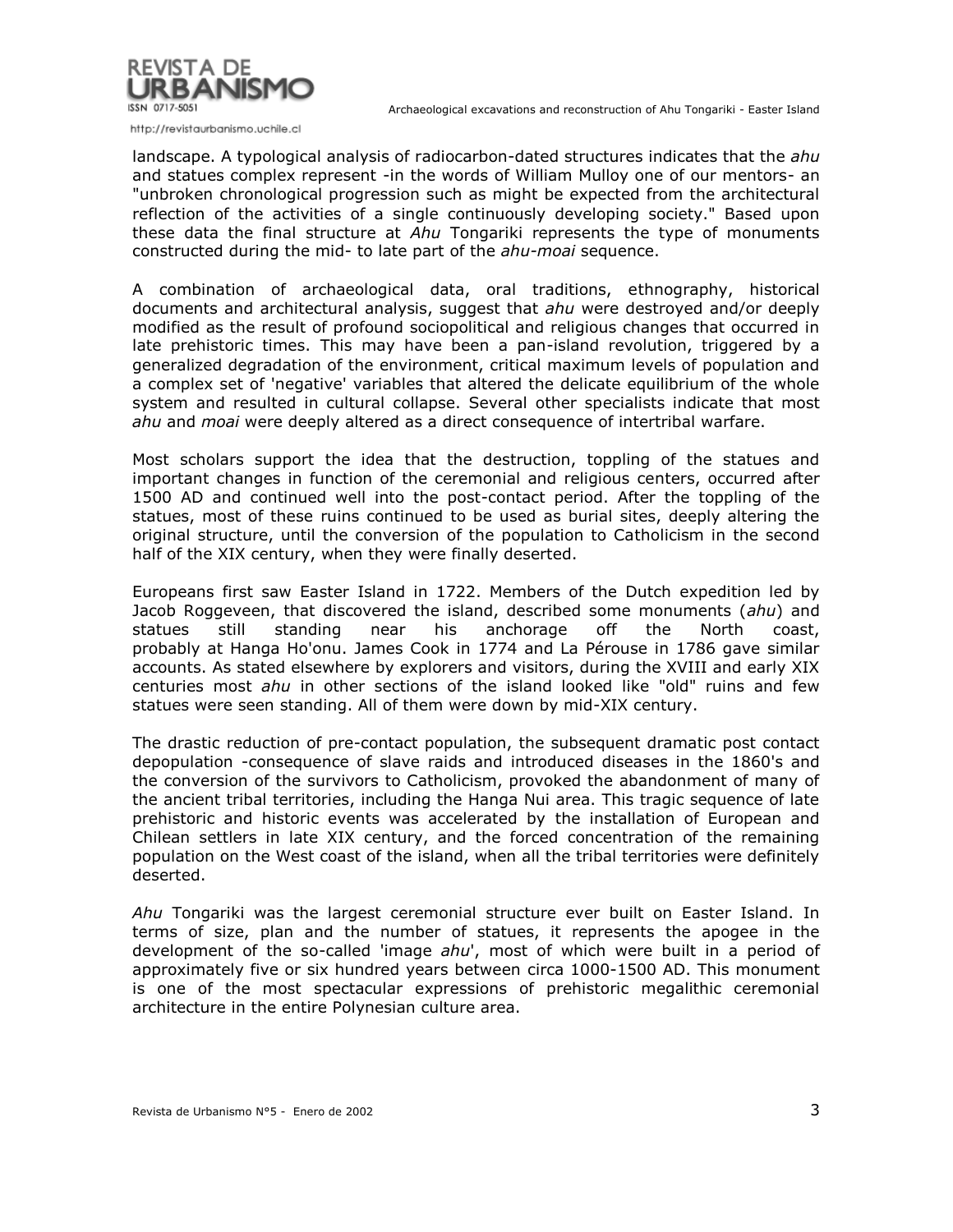

Archaeological excavations and reconstruction of Ahu Tongariki - Easter Island

With a central platform close to one hundred meters long and two lateral extensions, or wings, associated with frontal access ramps, this *ahu* originally had a total length of approximately two hundred and twenty meters. The average height of the massive seaward wall was over four meters and used more than eight hundred crude and irregularly fitted basalt blocks.

During its final phase of construction and function as a ceremonial altar, the central platform of *ahu* Tongariki supported fifteen monolithic statues of volcanic tuff (*moai*), carved at and transported from the quarries of Rano Raraku volcano, about one kilometer to the Northwest. The *ahu* Tongariki had heights that ranged from more than five to nine meters. Average weight was over forty metric tons, with the largest statue, placed near the central section of the platform, weighing eighty-eight metric tons. With the statues raised on top of the platform and crowned by large cylinders of red scoria (*pukao*), the monument had the impressive height of close to fourteen meters.

In 1770 the Spaniards under González y Aedo circumnavigated the island using small craft and described and mapped several coves and bays, while looking for safe anchorage and landing places. One of these groups headed by Lángara, entered Hanga Nui bay close to the coast and did not describe inhabitants, monuments or erected statues. If ahu Tongariki was still functioning as a ceremonial altar at the time, they could not have failed to notice this enormous monument and the gigantic statues that would certainly be visible from a long distance. It is reasonable to assume that *ahu* Tongariki was in ruins and presumably abandoned by 1770 and probably well before Roggeveen's discovery of the island. The site continued to be used for burial well into the XIX century.

Between *circa* 1870 and 1960 the ruined *ahu* Tongariki remained relatively intact. Although the ranching operations of late XIX and early XX centuries used the area to concentrate sheep, destroying one of the wings and using other material from the platform to build stone fences and enclosures to divide the land. Photographs taken between 1886 and 1959, descriptions, drawings and sketch maps of several scholars and visitors to the island, collected by the authors, show with great detail the characteristics and conditions of the original monument at that time. Even in its ruined state Tongariki was fairly well preserved and was one of the most remarkable monuments and complex archaeological sites of the island.

On May 22, 1960 one of the largest earthquakes ever recorded, destroyed most of the central and Southern regions of Chile, 3700 kilometers to the East of Easter Island. The earthquake caused a major tsunami or tidal wave that crossed the South Pacific Ocean in a few hours and hit the eastern and southeastern coasts of the island. The devastation of the tidal wave continued as far as Japan and Hawaii.

Various estimations and calculations indicate that a wall of water, over eight meters high, reached Easter Island and entered the low bay of Hanga Nui and surrounding lowlands to the base of Rano Raraku volcano. It frontally impacted the four meters high seaward wall of the monument, completely destroying the main platform to its foundations and spreading the remains over an area of more than four hectares.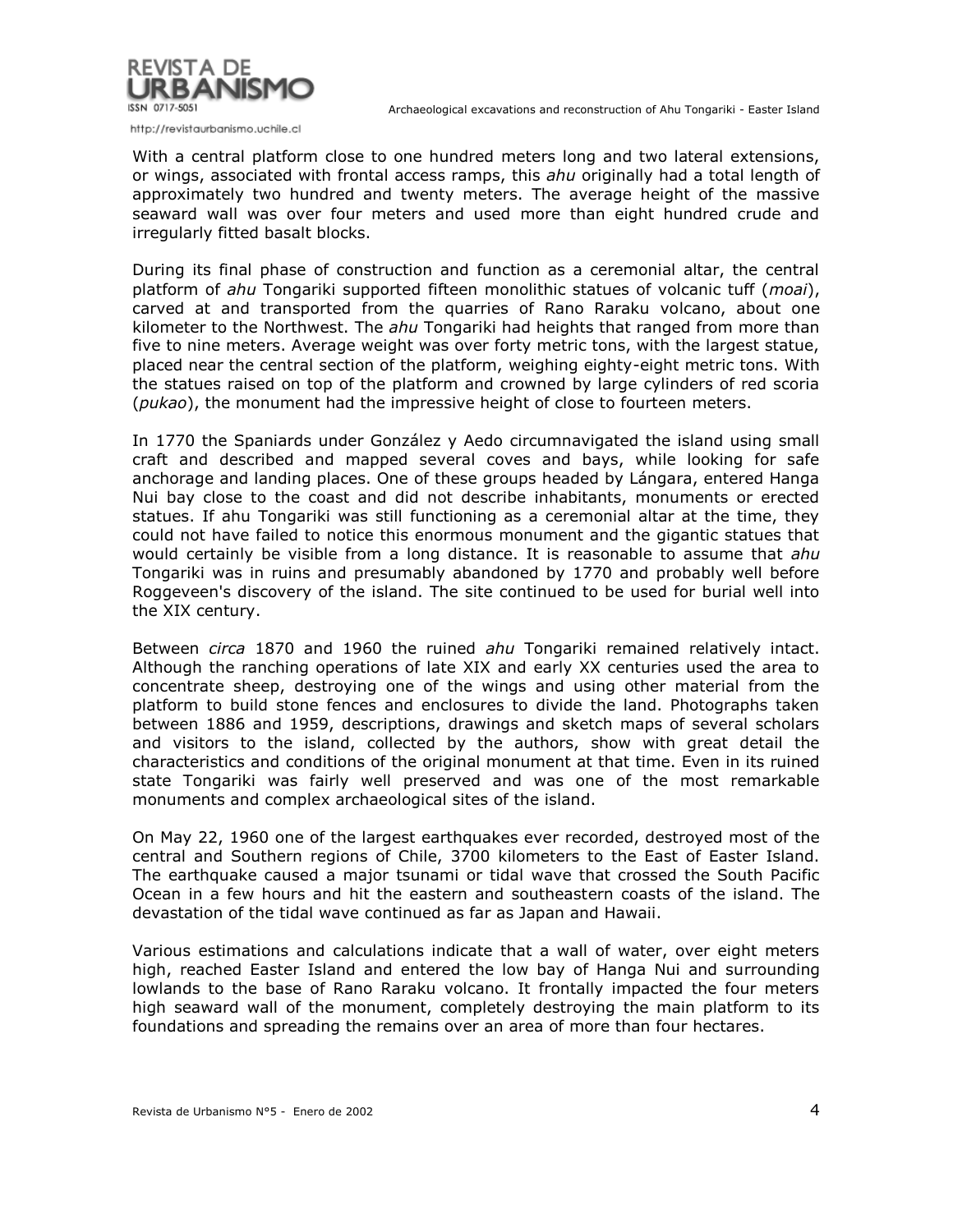

Archaeological excavations and reconstruction of Ahu Tongariki - Easter Island



**Figura 2. Archivo Instituto Isla de Pascua, F.A.U. Universidad de Chile.**

Some of the fifteen statues were pushed more than one hundred and fifty meters inland and were broken and covered by thousands of tons of the *ahu* walls and fill. When the water retreated, it had deeply altered or destroyed most of the remaining monument. The tsunami left *in situ* only a small portion of the central section of the *ahu* ramp and the fragmentary and obliterated remains of the wall foundations of the main platforms and plaza pavements.

Before this event, the matrix of the ruined and abandoned *ahu* described historically, was a very complex and impressive archaeological deposit with a reconstructed calculated volume of 23,000 cubic meters above the post-occupation surface. Like many other monuments of its kind, it suggested the accumulated evidence of successive construction phases over time. Expansions of former *ahu*, recycling of earlier platforms, archaic types of statues and other evidence indicate continuous occupation and ceremonial religious, mortuary and sociopolitical activities at the site for approximately six to seven hundred years. In the opinion of several contemporary researchers, this evidence probably encompasses most of the prehistoric evolution of the island's culture.

As a result of the devastating destruction of the tsunami, it was reasonable to believe that this great monument was lost forever. Since 1960, many colleagues had the dream of "restoring" the monument, but the complexity, time, effort and costs of such a project labeled the idea as impossible. In 1979, the authors systematically surveyed that section of the island, mapped the ruins of the area with great detail and also thought that a restoration was not feasible with the means, technical experience, personal knowledge of the materials and levels of information available at that time.

In 1991, this situation radically changed, and even though it was not a research priority and other important work was in progress, we started to consider the extraordinary possibility of rebuilding Tongariki. The donation, by a Japanese company (Tadano) of funds and equipment required, in particular a large modern crane capable of handling some of the largest statues allowed serious consideration of this project.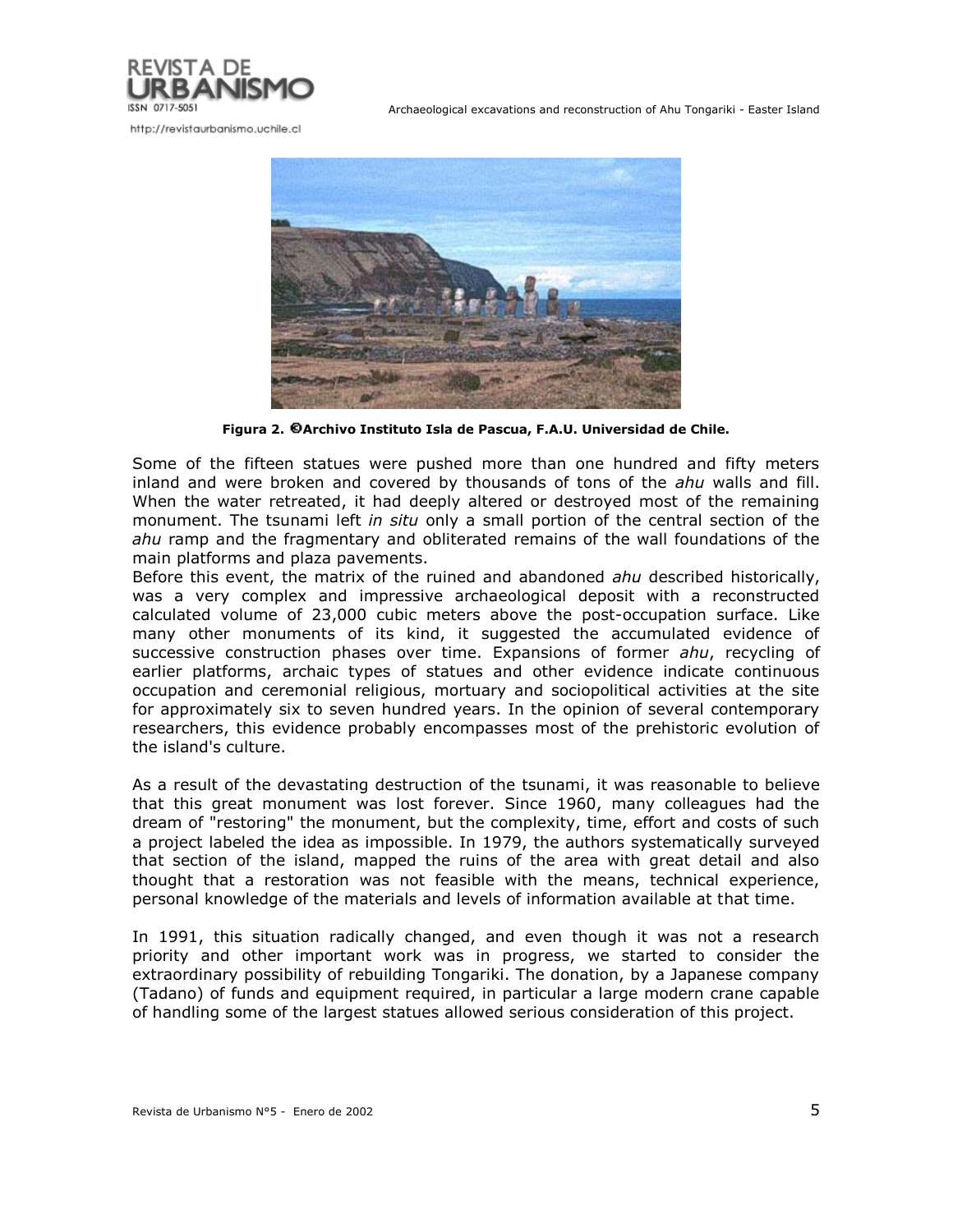



**Figura 3. Archivo Instituto Isla de Pascua, F.A.U. Universidad de Chile.**



**Figura 4. Archivo Instituto Isla de Pascua, F.A.U. Universidad de Chile.**

The feasibility of a realistic re-assemblage of the ruins was based and defined upon a detailed analysis of late XIX century and pre-1960 source data. Methodology included the study of the post-tsunami ruins and conventional subsurface archaeological excavations and the design of a computer-based reconstruction strategy using precision cartography, geomorphologic data, digital analysis and correction of historical photographs, drawings and three-dimensional modeling.

The main goal of this project was *the reconstruction of an almost completely destroyed architectural monument*. A significant finding of the archaeological work at Tongariki was that the whole ahu site and archaeological deposits contained within the matrix of the main structures, most of them by definition secondarily deposited, were completely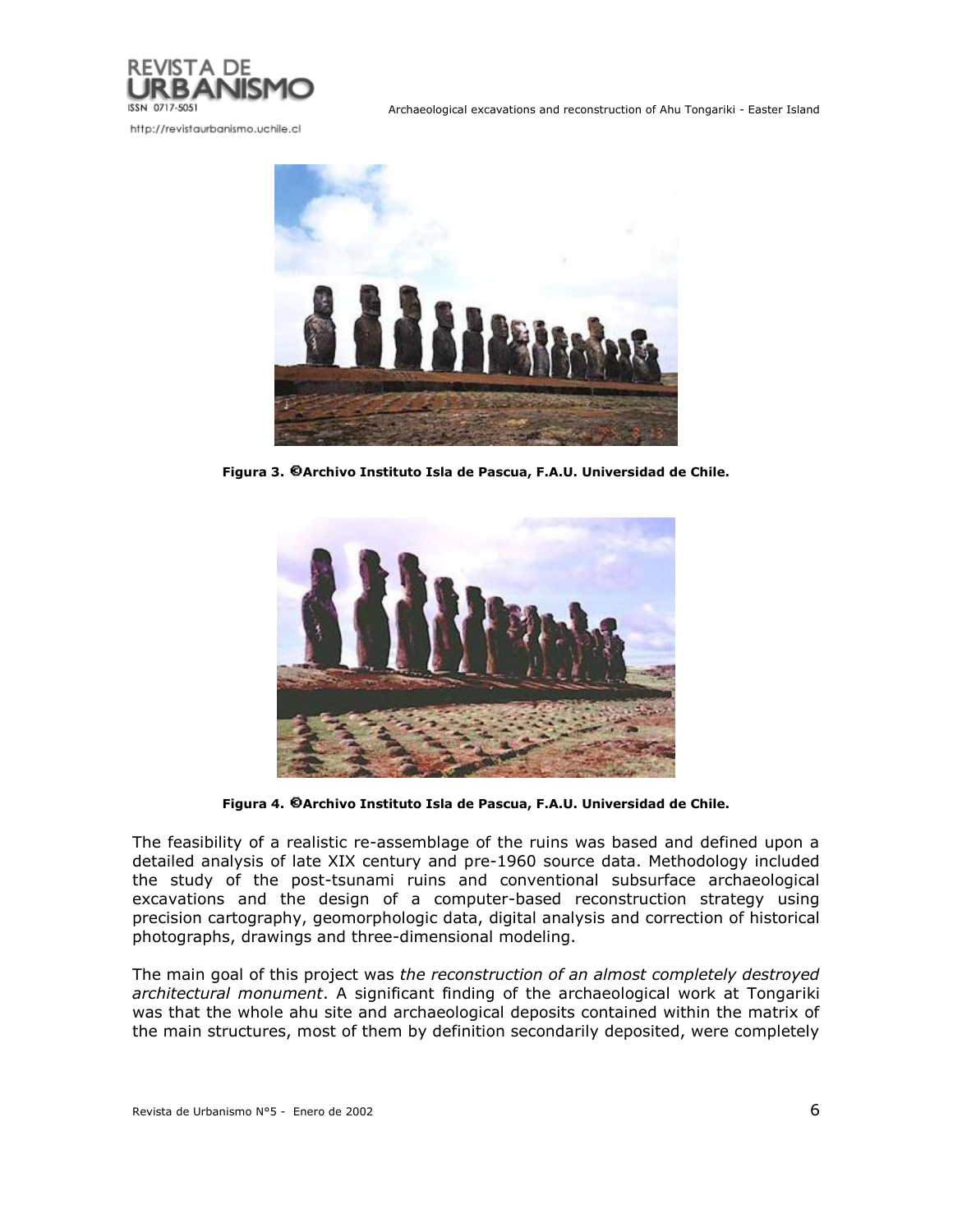

http://revistaurbanismo.uchile.cl

destroyed to ground level by the tsunami of 1960. Sub-surface archaeological deposits were very limited or non-existent.

The structural remains of the *ahu* below the plaza's surface level showed a complex sequence of architectural expansions an ubiquitous recycling of components of several platforms and pavements and the use -as indicated above-of earlier types of statues as foundations, walls building blocks or fill material.

Except for a few artifacts, that are undoubtedly intrusive or secondarily deposited, very little was found in the trenches excavated down to the natural, pre-occupation surface through the massive fill (large rocks) of the *ahu* foundations and the interface of the artificially leveled area in front of the *ahu*. Only scant evidence came from a shallow layer (< 30 cm) at the interface of the fill and the natural surface, indicating occupations or some human activity before the fill and leveling occurred. These remains pre-date most construction activity in the area.



**Figura 5. Archivo Instituto Isla de Pascua, F.A.U. Universidad de Chile.**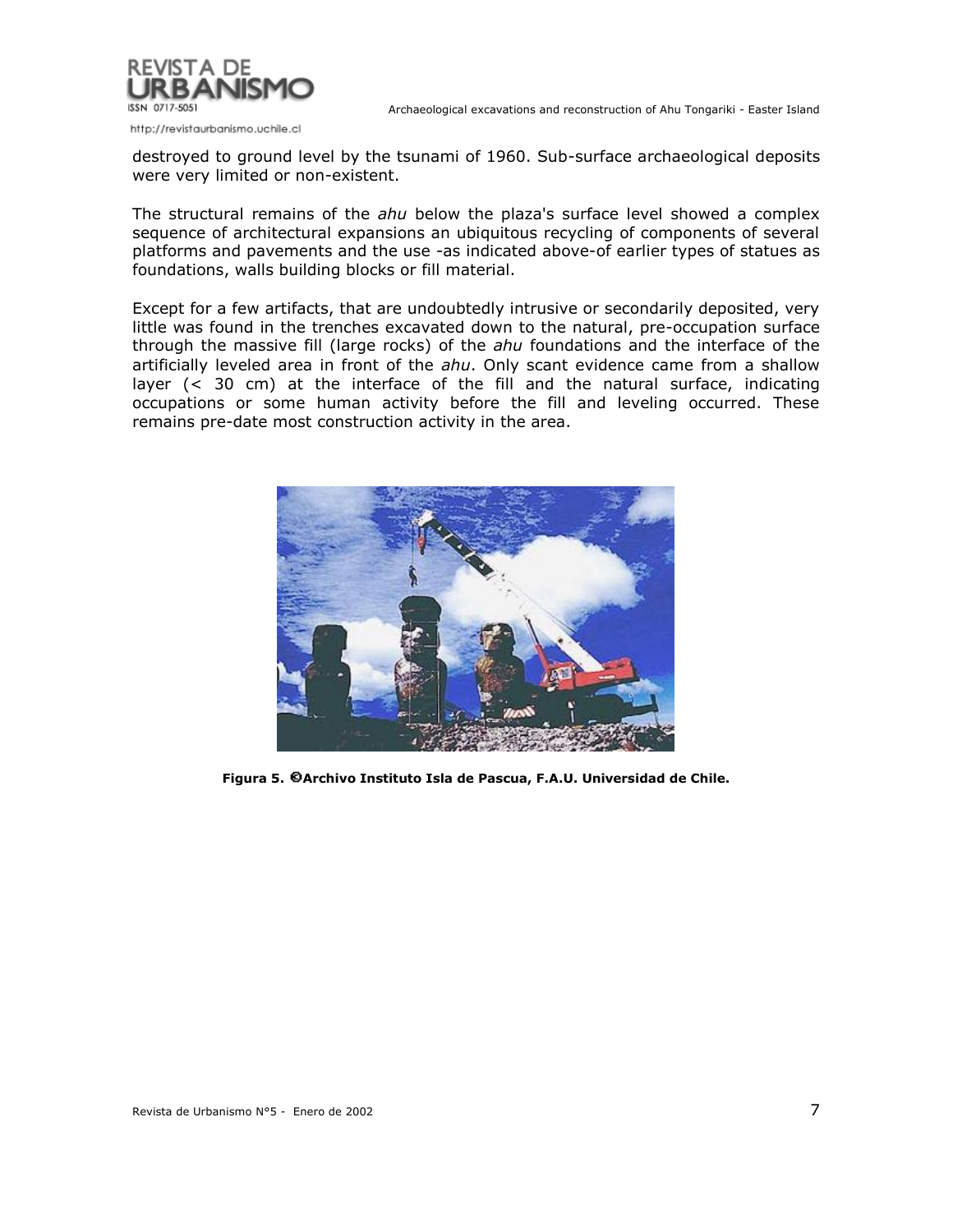

Archaeological excavations and reconstruction of Ahu Tongariki - Easter Island



**Figura 6. Archivo Instituto Isla de Pascua, F.A.U. Universidad de Chile.**

Thus, our current understanding of the chronology of the site can only be postulated from dated occupations before the first *ahu* construction and the completed final stage ahu, placed within the existing dated typological sequence of *ahu* on Easter Island.

We postulate that the remains identified under the foundations of *Ahu* Tongariki *architecturally* reflect processes of initial fission and territorial expansion of the founding population and a later fusion of sociopolitical units that parallel a significant demographic peak. The monument, as such, is not only the material expression of that process, also reflects the growing complexity and importance of one of the two major segments of population of the island's late prehistory.

Several lineage *ahu* were rebuilt and joined together to form a larger but irregular altar, which was subsequently recycled. An enormous, well planned, platform was being built on top of this structures to support fifteen or more very large statues, as a final expression of the power, importance and size of the group that occupied the area. *Ahu* Tongariki probably became the sociopolitical and religious center of the eastern confederacy of 'tribes' described in the ethnographic records available for this period.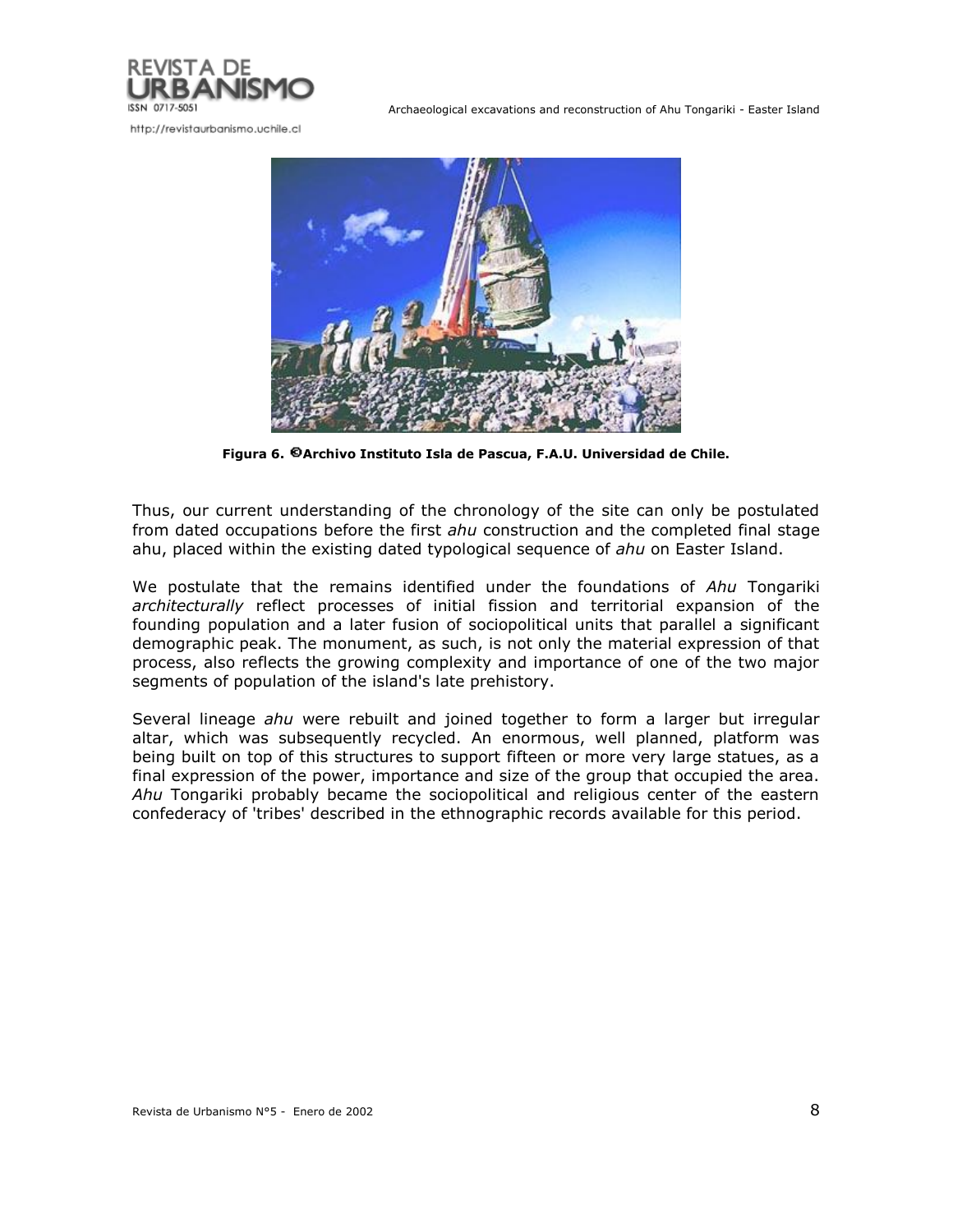

Archaeological excavations and reconstruction of Ahu Tongariki - Easter Island



**Figura 7. Archivo Instituto Isla de Pascua, F.A.U. Universidad de Chile.**



**Figura 8. Archivo Instituto Isla de Pascua, F.A.U. Universidad de Chile.**

Research and restoration work at Tongariki between 1992 and 1996 was part of the largest salvage and reconstruction effort carried out in Polynesia. The pertinence and accuracy of the reconstruction of the ruins of the ahu and restoration of the fifteen monolithic statues of volcanic tuff (*moai*), documented in historic times, will be reported elsewhere.

The condition of post-tsunami remains posed serious difficulties to the precise archaeological control of the reconstruction effort. Nevertheless, as is the demonstrated case with most of other monuments of its kind on the island, the evidence obtained at the site whole site is clearly indicative of clear cultural continuity.